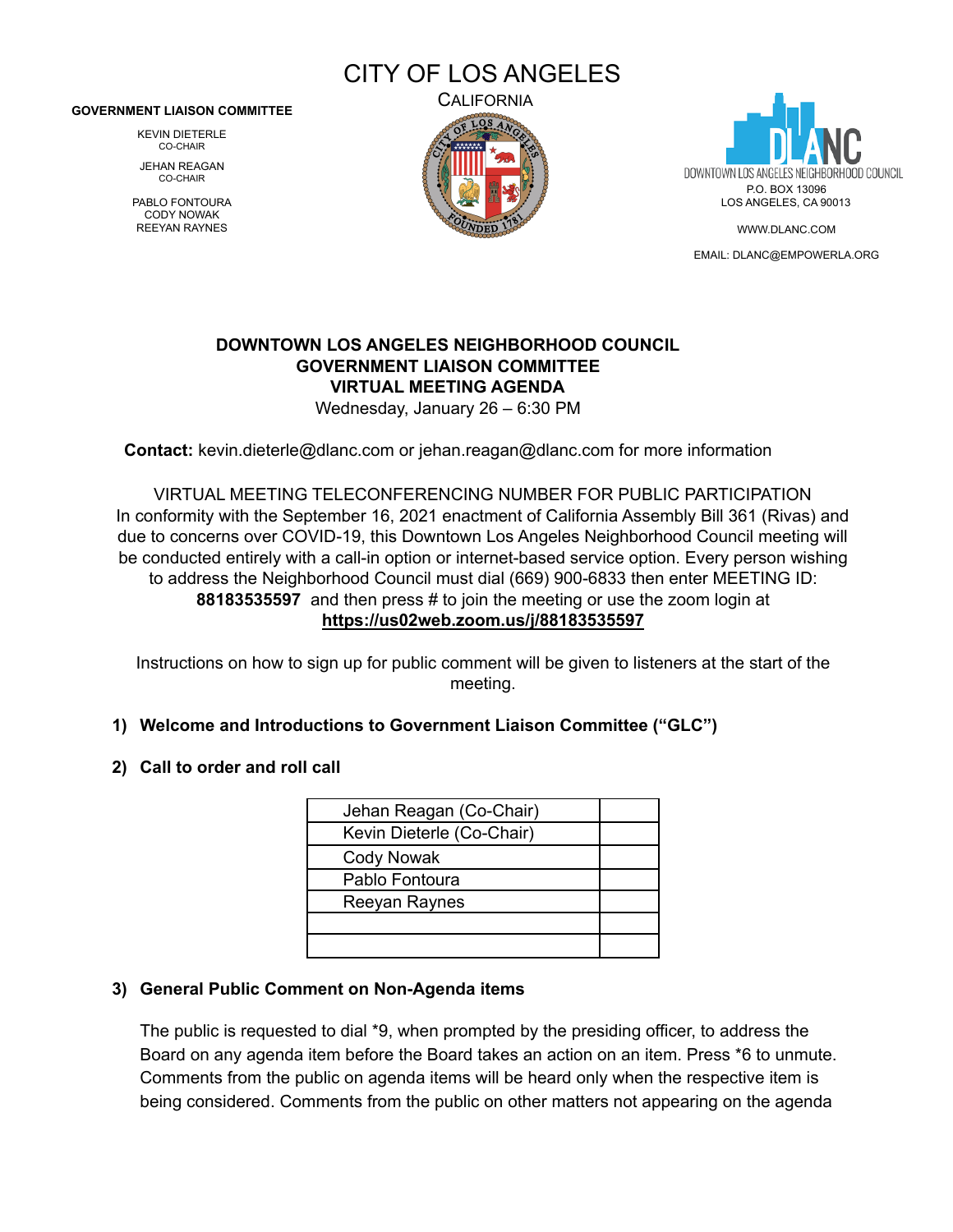that are within the Board's jurisdiction will be heard during the General Public Comment period. Please note that under the Brown Act, the Board is prevented from acting on a matter that you bring to its attention during the General Public Comment period; however, the issue raised by a member of the public may become the subject of a future Board meeting. Public comments are limited to two minutes per speaker with a total time of ten minutes. (The chair, depending on the number of speakers and time considerations, may change these parameters.).

### **4) Administration & Reports**

- a) Chair's Report
	- i) Welcome
	- ii) Assign a Notetaker

## **5) Motion to Approve Minutes**

a) Approve meeting minutes from November 23, 2021 GLC Meeting

# **6) OLD Business:**

## **7) NEW Business:**

- a) Discussion & Possible Action on submitting a CIS on CF [20-0963](https://cityclerk.lacity.org/lacityclerkconnect/index.cfm?fa=ccfi.viewrecord&cfnumber=20-0963): Neighborhood Council Elections/Fiscal Year 2020-21/COVID-19 Pandemic
	- i) Supporting Attachment(s): Letter from Department of Neighborhood [Empowerment;](https://clkrep.lacity.org/onlinedocs/2020/20-0963_rpt_BNC_01-06-22.pdf) CIS from Reseda [Neighborhood](https://clkrep.lacity.org/onlinedocs/2020/20-0963_CIS_01182022113613_01-18-2022.pdf) Council
- b) Discussion & Possible Action on submitting a CIS on CF [22-0038](https://clkrep.lacity.org/onlinedocs/2022/22-0038_mot_01-11-22.pdf): Low- and Moderate-Income Homebuyers/First-Time Homebuyer Program/Increase Loans
- c) Discussion & Possible Action on submitting a CIS on CF [22-0051](https://clkrep.lacity.org/onlinedocs/2022/22-0051_mot_01-12-22.pdf): 2021 Officer Involved Shooting Incidents / Investigations / Los Angeles Police Department Use of Force Policy
- d) Discussion & Possible Action on submitting a CIS on CF [22-0049](https://clkrep.lacity.org/onlinedocs/2022/22-0049_misc_1-12-22.pdf): Childcare Services / Sliding Scale Subsidy / City Workforce / Cost of Living Income Cap
- e) Discussion & Possible Action on submitting a CIS on CF [21-1415](https://clkrep.lacity.org/onlinedocs/2021/21-1415_mot_12-01-21.pdf): Naloxone Training and Distrubution / Street-Based Services / Shelter Sites / Drug Overdose / People Experiencing Homelessness / Los Angeles Homeless Services Authority
- f) Discussion & Possible Action on submitting a CIS on CF [22-0065](https://clkrep.lacity.org/onlinedocs/2022/22-0065_mot_1-18-22.pdf): COVID-19 Pandemic / Omicron Coronavirus Variant / Safe Accessible Testing / Disparate Response Reduction / Curative / Contract Expansion
- g) Discussion & Possible Action on submitting a CIS on CF [21-1382](https://clkrep.lacity.org/onlinedocs/2021/21-1382_mot_11-23-21.pdf) Los Angeles Minimum Wage Ordinance / Local Consumer Price Index / Los Angeles Municipal Code / Amendment

# **7) GLC Discussion for Future Action Items**

a.) discussion of potential ways to recruit constituents to participate in GLC

### **8) Member comments**

**9) General Public Comment on Non-Agenda items**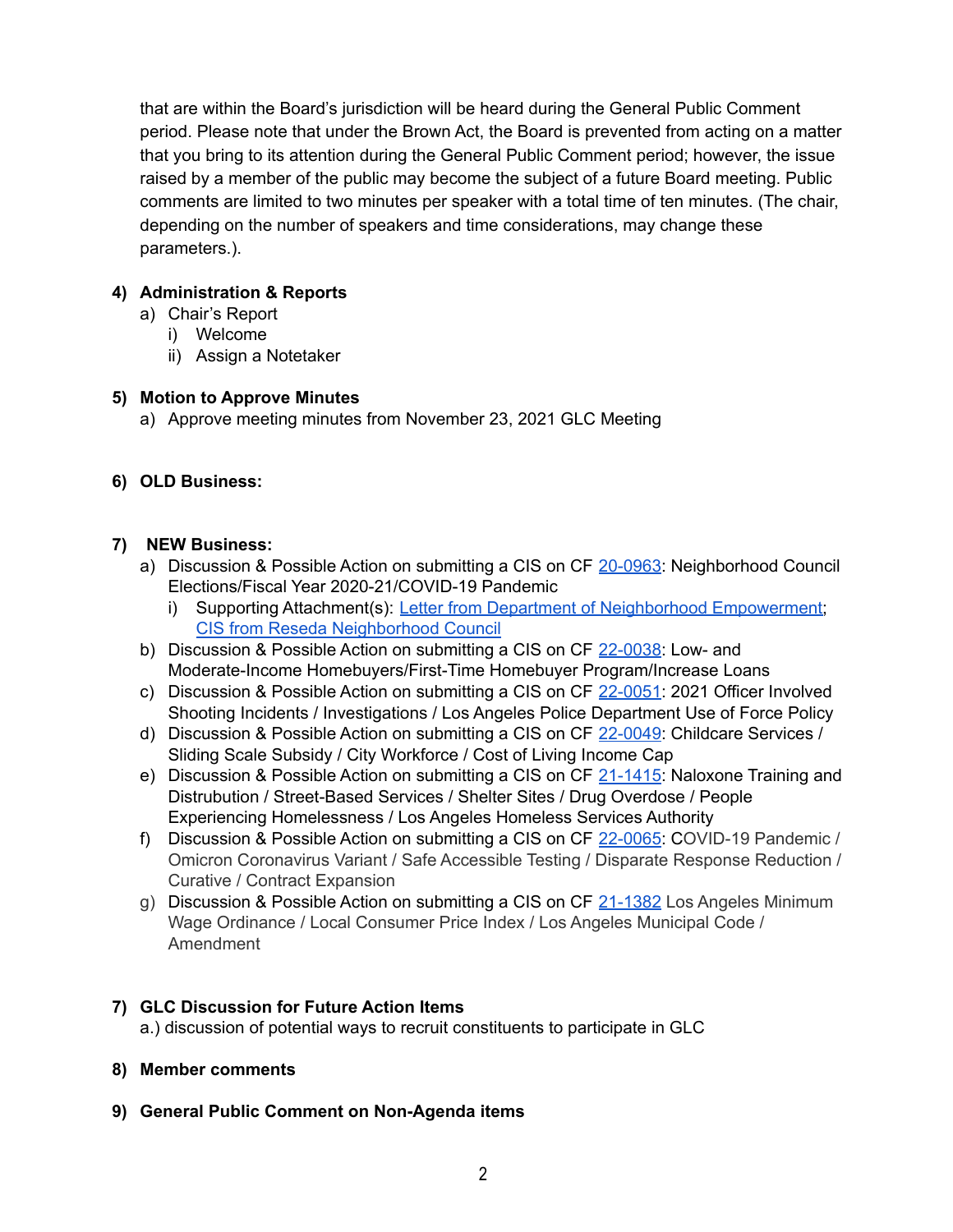The public is requested to dial \*9, when prompted by the presiding officer, to address the Board on any agenda item before the Board takes an action on an item. Press \*6 to unmute. Comments from the public on agenda items will be heard only when the respective item is being considered. Comments from the public on other matters not appearing on the agenda that are within the Board's jurisdiction will be heard during the General Public Comment period. Please note that under the Brown Act, the Board is prevented from acting on a matter that you bring to its attention during the General Public Comment period; however, the issue raised by a member of the public may become the subject of a future Board meeting. Public comments are limited to two minutes per speaker with a total time of ten minutes. (The chair, depending on the number of speakers and time considerations, may change these parameters.).

#### **10) Adjournment**

Next Meeting: Wednesday, February 23, 2021 at 6:30 P.M.

PUBLIC INPUT AT NEIGHBORHOOD COUNCIL MEETINGS: The public is requested to fill out a "Speaker Card" to address the [committee] on any agenda item before the committee takes an action on an item. Comments from the public on agenda items will be heard only when the respective item is being considered. Comments from the public on other matters not appearing on the agenda that are within the committee's jurisdiction will be heard during the General Public Comment period. Please note that under the Brown Act, the committee is prevented from acting on a matter that you bring to its attention during the General Public Comment period; however, the issue raised by a member of the public may become the subject of a future committee meeting. Public comment is limited *to 2 minutes per speaker, unless adjusted by the presiding officer.*

NOTICE TO PAID REPRESENTATIVES: If you are compensated to monitor, attend, or speak at this meeting, City law may require you to register as a lobbyist and report your activity. See Los Angeles Municipal Code §§ 48.01 et seq. More information is available at ethics@lacity.org/lobbying. For assistance, please contact the Ethics Commission at (213) 978-1960 or [ethics.commission@lacity.org](mailto:ethics.commission@lacity.org).

\*\* NOTICE TO THE PUBLIC: There will be no separate discussion of Consent items as they are considered routine and will be adopted by one motion. If a member of the Board or a stakeholder requests discussion on a particular item, that item will be removed *from Consent and considered separately. Such items will be moved to the end of the agenda.*

PUBLIC ACCESS OF RECORDS: In compliance with Government Code section 54957.5, non-exempt writings that are distributed to a majority or all of the board members in advance of a meeting may be viewed on our website by clicking on the following link: www.dlanc.com, or at the scheduled meeting. In addition, if you would like a copy of any record related to an item on the agenda, *please contact the secretary, jim.sarratori@dlanc.com.*

POSTING: In compliance with Government Code section 54954.2(a), Neighborhood Council agendas are posted for public review at Palace Theatre, 630 S. Broadway and at [www.dlanc.com.](http://www.dlanc.com) You can also receive our agendas via email by subscribing to L.A. City's *Early Notification System at: [https://www.lacity.org/government/subscribe-agendasnotifications/neighborhood-councils.](https://www.lacity.org/government/subscribe-agendasnotifications/neighborhood-councils)*

**RECONSIDERATION AND GRIEVANCE PROCESS:** *For information on the DLANC's process for board action reconsideration,* stakeholder grievance policy, or any other procedural matters related to this Council, please consult the DLANC Bylaws. The Bylaws *are available at our Board meetings and our website [www.dlanc.com.](http://www.dlanc.com)*

DISABILITY POLICY: The Downtown Los Angeles Neighborhood Council complies with Title II of the Americans with Disabilities Act and does not discriminate on the basis of any disability. Upon request, the Downtown Los Angeles Neighborhood Council will provide reasonable accommodations to ensure equal access to its programs, services, and activities. Sign language interpreters, assistive listening devices, or other auxiliary aids and/or services may be provided upon request. To ensure availability of services, please make your request at least 3 business days prior to the meeting you wish to attend by contacting the Department of Neighborhood *Empowerment at (213) 978-1551 or email NCSupport@lacity.org.*